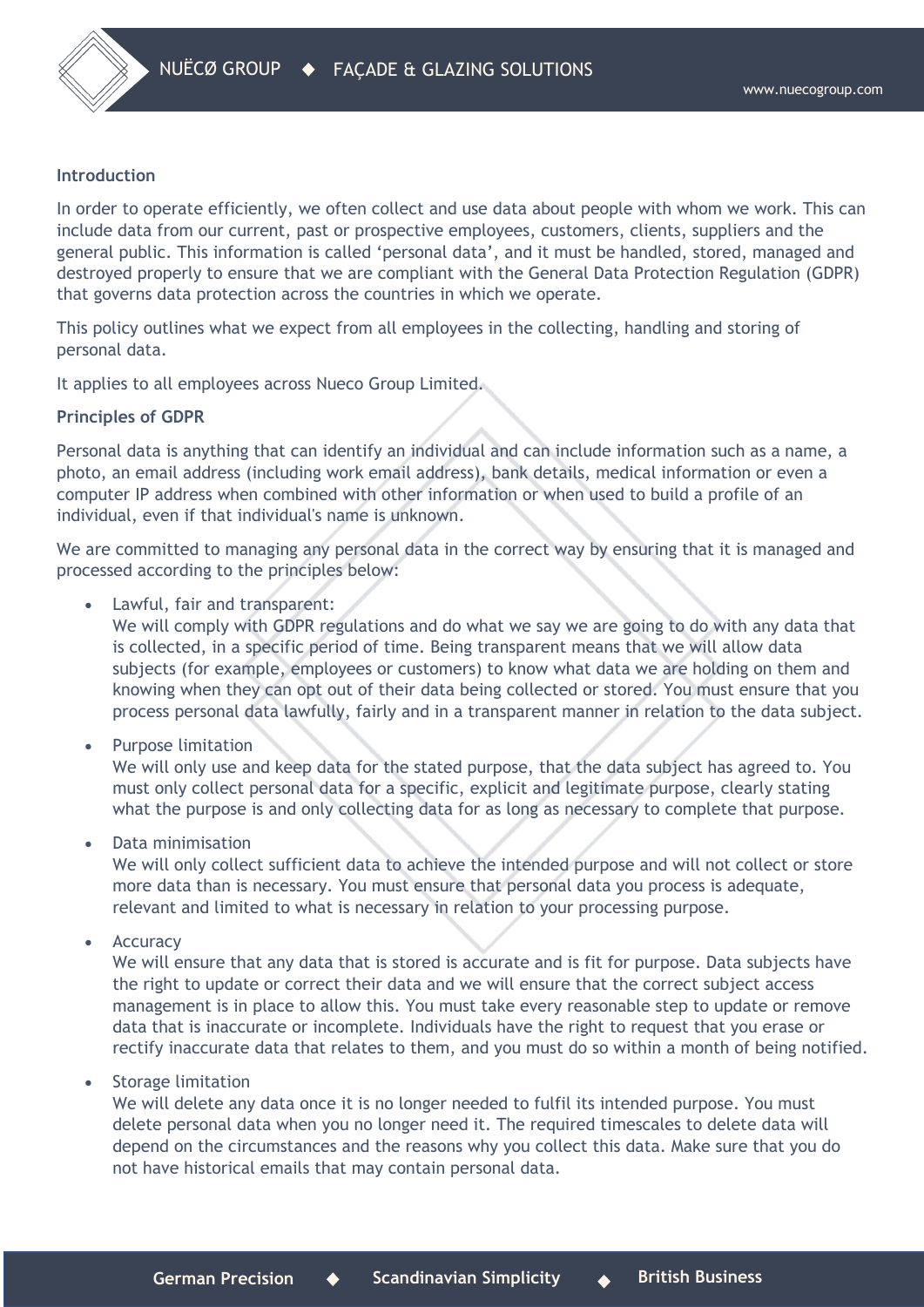

• Integrity and Confidentiality

We will ensure that data is kept confidential. We will perform risk assessments and ensure that appropriate security measures are taken for all data that is held. You must keep personal data safe and protected against unauthorised or unlawful processing and against accidental loss, destruction or damage, using appropriate technical or organisational measures.

**Accountability** 

We will comply with GDPR regulations in all areas of the business and ensure that we have the right systems, processes and measures in place. You must take responsibility for what you do with personal data and how you comply with the other principles. You must have appropriate measures and records in place to be able to demonstrate your compliance.

# **Responsibilities**

To ensure that we are consistently applying policies and principles of data protection across Nueco Group Limited, we have dedicated individuals who drive the standards of compliance that we must adhere to. Alongside the data protection roles, senior management is responsible for ensuring that the standards are upheld, to ensure that sufficient data protection training is provided to employees, data protection procedures are developed, implemented and maintained, and compliance checks are conducted to ensure procedures and applicable legislation is adhered to throughout Nueco Group Limited.

## **Employee responsibilities**

As an employee, you are expected to understand any additional and applicable principles or laws in your country or area of business to ensure that you are compliant.

You should:

- ensure that any personal data, whether in electronic or paper format, is held and processed securely
- follow the principles in this policy and GDPR legislation and procedures to ensure that you are compliant

In addition, in relation to your own personal data, you should:

- check that personal data provided in connection with your employment is accurate and up to date
- notify your line manager or local HR representative if your data changes, for example, if you have a change of address or name. For areas where there is an HR system with self- service, you should make sure that you process any updates to your personal data through the correct system.

## **Management responsibilities**

If you are a manager, you should drive and ensure compliance with this policy in your teams. You are responsible for ensuring that your direct reports and their teams understand the expectations that are set out in the policy and that they are aware of their obligations under any relevant GDPR laws and processes in your area.

## **Disclosure of personal data**

You should under no circumstances disclose any personal data to a third party or another person internally or externally to the business without the consent from the individual the data refers to. The only exceptions to this would be where we were required to assist with legal proceedings, if it was